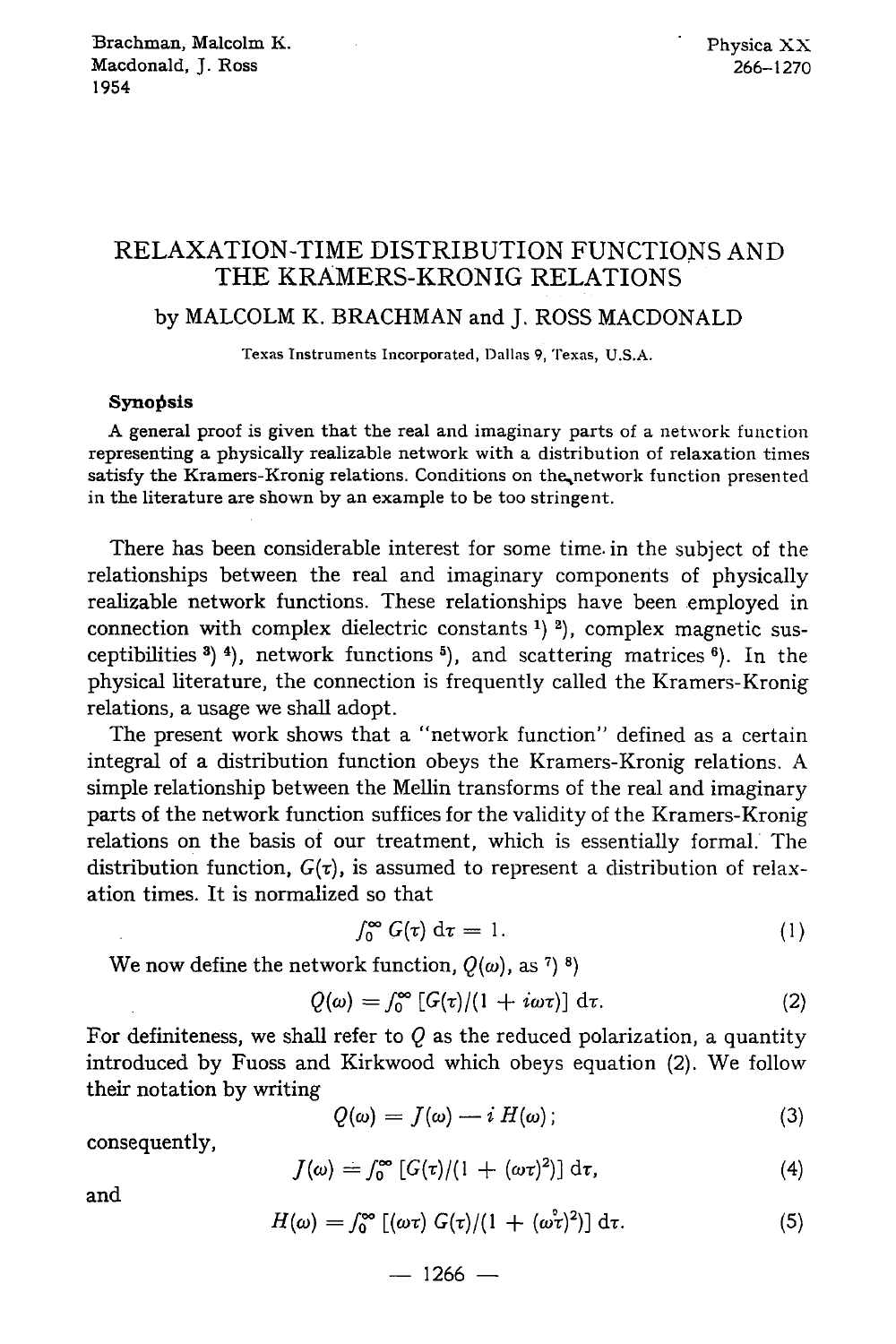We shall now show that  $I(\omega)$  and  $H(\omega)$  obey the Kramers-Kronig relationship, and that we may find a distribution function  $G(\tau)$  related to a given  $J(\omega)$  and  $H(\omega)$  by equations (4) and (5) if it is known that  $J(\omega)$  and  $H(\omega)$ obey the Kramers-Kronig relations.

The most straightforward approach seems to be by way of the Mellin transform 9), as shown by the following considerations. Introduce the function

$$
K(\tau) = (1 + \tau^2)^{-1}.
$$
 (6)

Equation (4) then takes the form

$$
J(\omega) = \int_0^\infty K(\omega \tau) G(\tau) d\tau.
$$
 (7)

This is a standard form of integral equation  $10$ ) solvable by Mellin transform. The Mellin transform  $j(s)$  of the function  $J(\omega)$  is defined by the relation

$$
j(s) = \int_0^\infty J(\omega) \ \omega^{s-1} \ \mathrm{d}\omega. \tag{8}
$$

The inverse of the Mellin transform is given by

$$
J(\omega) = (2\pi i)^{-1} \int_{c-i\infty}^{c+i\infty} j(s) \omega^{-s} \, \mathrm{d}s. \tag{9}
$$

We shall not explicitly discuss the conditions for the validity of the Mellin transform and its inverse, nor shall we mention the  $\mathcal{L}^2$  theory <sup>11</sup>) of the Mellin transform appropriate for the functions considered.

Equation (7) may be regarded as an integral equation for the function  $G(\tau)$ , if we assume that  $J(\omega)$  and  $K(\tau)$  are known functions. Multiplying both sides of equation (7) by  $\omega^{s-1}$  and integrating over  $\omega$  from zero to infinity gives

$$
j(s) = k(s) g (1-s). \tag{10}
$$

Applying the same process to equation (5) yields

$$
h(s) = k(1 + s) g (1 - s).
$$
 (11)

Since it is known that

$$
\int_0^\infty \left[ \tau^{s-1}/(1+\tau^2) \right] \, \mathrm{d}\tau = \frac{\pi}{2} \, c \, sc \, \frac{\pi}{2} \, s, \tag{12}
$$

for our present case we therefore have

$$
k(s) = \frac{\pi}{2} \csc \frac{\pi}{2} s, \qquad (13)
$$

and it is obvious that

$$
k(1 \pm s) = \frac{\pi}{2} \sec \frac{\pi}{2} s. \tag{14}
$$

Combining the preceding results,, we obtain

$$
h(s)/j(s) = \tan\frac{\pi}{2} s. \tag{15}
$$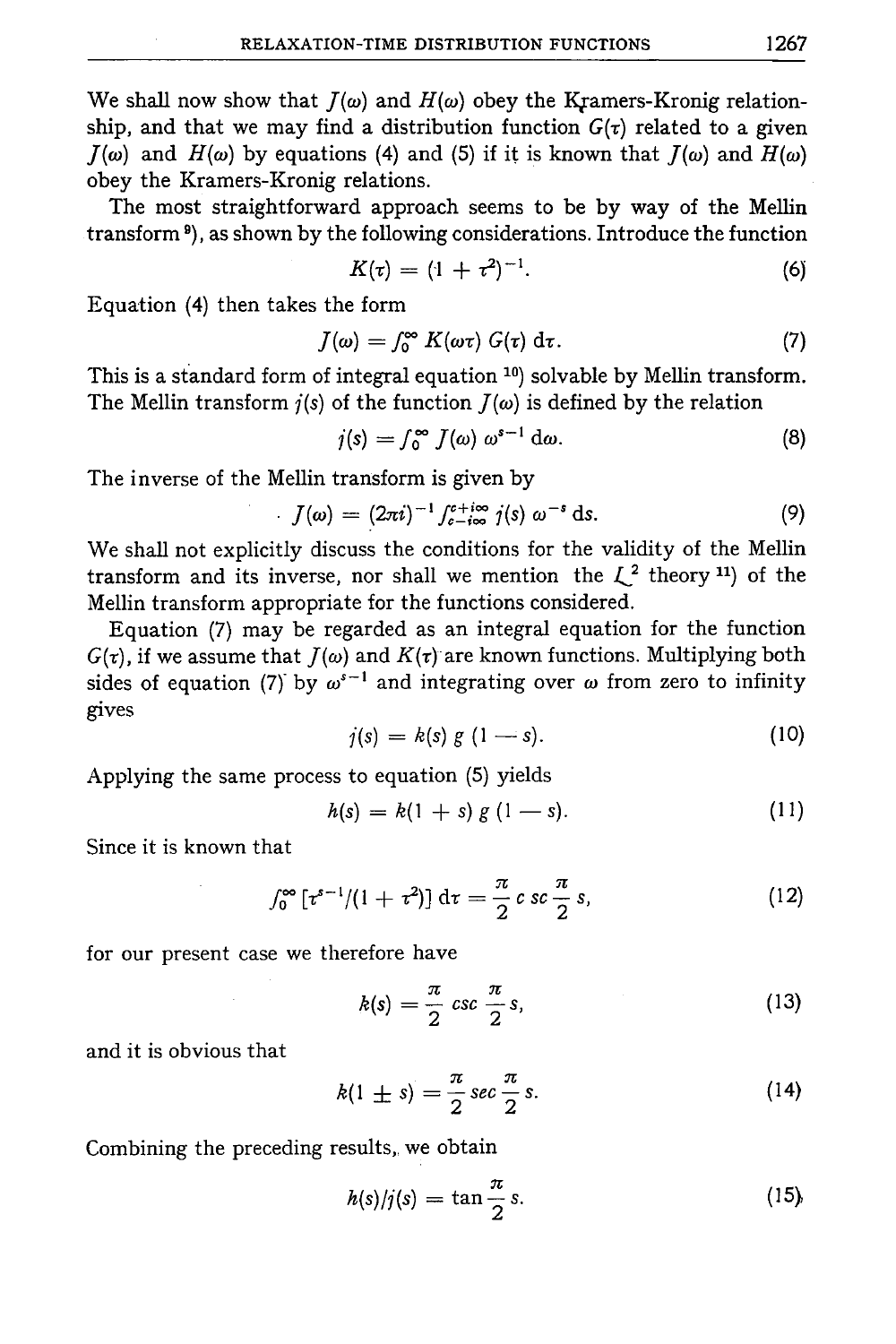It is more interesting to write this result as

$$
h(1-s)/j(1-s) = \tan\frac{\pi}{2}(1-s) = \cot\frac{\pi}{2}s.
$$
 (16)

Denoting the inverse Mellin transform of cot  $(\pi/2)$ s by  $\varphi(x)$ , we recognize from the similarity of equations  $(10)$  and  $(16)$  that we have obtained a solution of the integral equation,

$$
H(\omega) = \int_0^\infty f(\omega x) \varphi(x) \, \mathrm{d}x. \tag{17}
$$

It is known that

$$
\int_0^\infty \frac{2}{\pi} \left[ x^{s-1} / (1 - x^2) \right] \, \mathrm{d}x = \cot \frac{\pi}{2} \, s \, ; \tag{18}
$$

therefore

$$
\varphi(x) = 2\pi^{-1} (1 - x^2)^{-1}
$$
 (19)

Inserting this result in equation  $(17)$ , we obtain

$$
H(\omega) = \frac{2}{\pi} \int_0^{\infty} J(\omega x) (1 - x^2)^{-1} dx = \frac{2\omega}{\pi} \int_0^{\infty} [J(y)/(\omega^2 - y^2)] dy \quad (20)
$$

This is one of the Kramers-Kronig relations. To obtain the other, we take the reciprocal of equation (16),

$$
\tan\frac{\pi}{2}s = j(1-s)/h(1-s),
$$
 (21)

and note that

$$
\cot\frac{\pi}{2}\left(s+1\right)=-\tan\frac{\pi}{2}s.\tag{22}
$$

Therefore,

$$
\int_0^\infty 2\pi^{-1} \left[ x^s / (x^2 - 1) \right] dx = \tan \frac{\pi}{2} s, \tag{23}
$$

and we conclude that

$$
J(\omega) = \frac{2}{\pi} \int_0^\infty \frac{H(\omega x) x}{x^2 - 1} dx = \frac{2}{\pi} \int_0^\infty \frac{H(y) y dy}{y^2 - \omega^2}.
$$
 (24)

This equation is the other one of the Kramers-Kronig relations. We have thus shown that functions  $J(\omega)$  and  $H(\omega)$  defined by equations (1), (4), and (5) satisfy the Kramers-Kronig relations (20) and (24). It is obvious that we can obtain a distribution function  $G(\tau)$  by solving equations (10) or (11) for  $g(s)$ and inverting, if we are given  $J(\omega)$  and  $H(\omega)$  satisfying the Kramers-Kronig relations.

B o d e <sup>5</sup>) gives a list of conditions to be satisfied by  $Q(\omega)$ . These conditions are that  $J(\omega)$  be an even and  $H(\omega)$  an odd function of frequency <sup>12</sup>); that there be no singularities in the interior of the lower half-plane; that singularities at any finite point  $\omega_0$  on the real frequency axis be of such a character that  $(\omega - \omega_0)$  Q vanishes as  $\omega$  approaches  $\omega_0$ ; and that Q be analytic at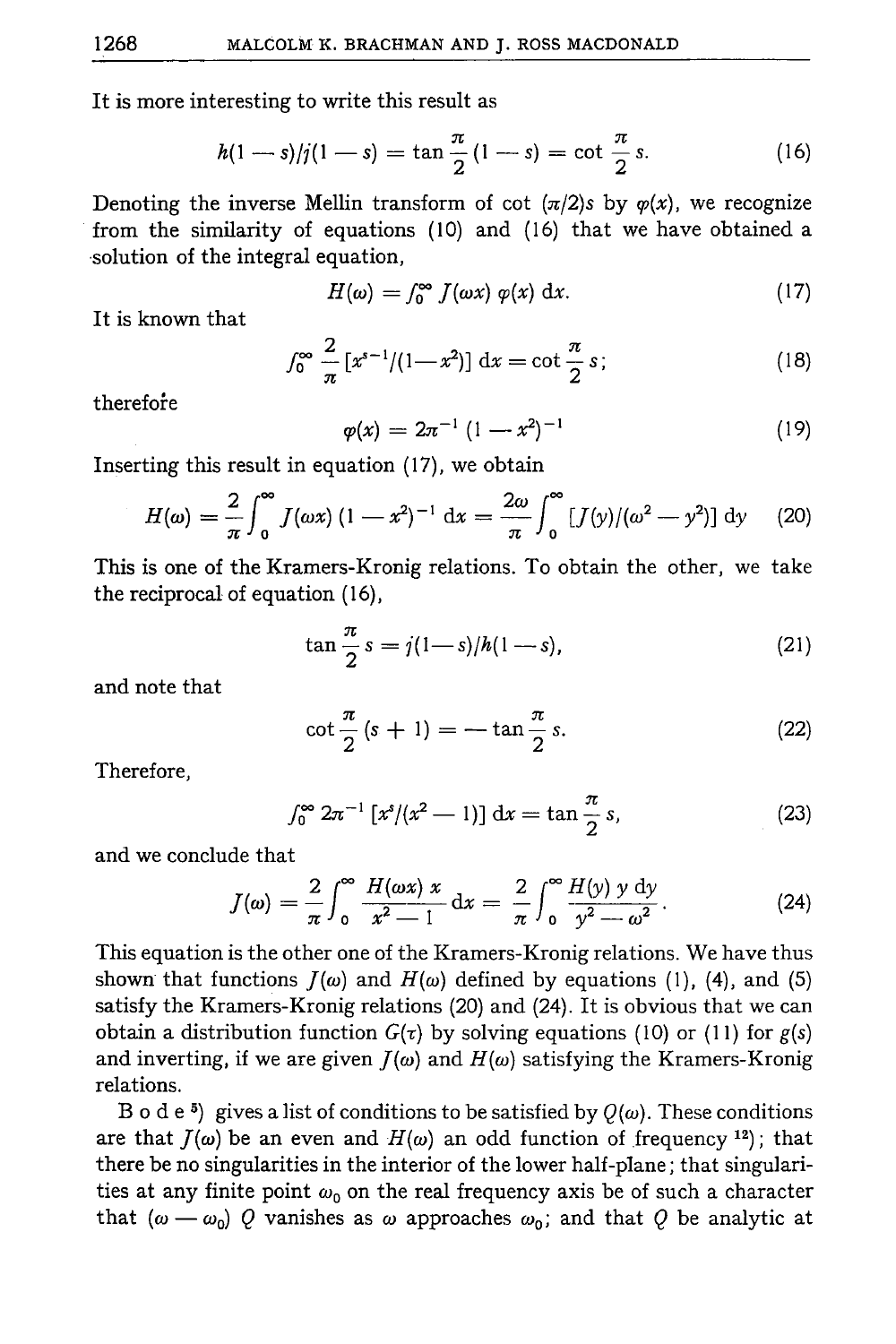infinity. It may be of interest to point out that these requirements are unnecessarily restrictive. A good example is the  $H(\omega)$  used by F u o s s- $K$ irkwood and Macdonald<sup>13</sup>).

$$
H(\omega) = \operatorname{sech}\left[\alpha \ln \frac{\omega_m}{\omega}\right] = \frac{2}{(\omega_m/\omega)^a + (\omega/\omega_m)^a}.
$$
 (25)

It is evident that this is an odd or even function only for  $\alpha$  an odd or even integer, and in the range  $0 \le a \le 1$  considered by these authors it undergoes a "transition" from one to the other. It is apparent that poles of this function occur for

$$
\frac{\omega}{\omega_m} = e^{\pm i\pi/2a},\tag{26}
$$

so there are poles in the lower half-plane of the complex frequency plane.

By reading a table of Mellin transforms <sup>14</sup>), we can find pairs of functions satisfying equation (15) ; so we may make a brief list as follows :

$$
\frac{H(\omega)}{\sin \omega} \qquad \frac{J(\omega)}{\cos \omega}
$$
\n
$$
\text{Si } (\omega) \longrightarrow \frac{\pi}{2} \qquad \text{Ci}(\omega) \tag{27}
$$

A more extensive table than the one available to the authors might offer further examples.

The present work shows explicitly the reason for the equivalence of the methods of  $M$  a c d o n a  $1 d^{13}$ , who used the Kramers-Kronig relation to derive  $J(\omega)$  from an  $H(\omega)$  of the form (25), and F u o s s-K i r k w o o d 7), who first derived a relation between Fourier transforms of  $H(\omega)$  and  $G(\tau)$ , then used the resulting  $G(\tau)$  consistent with (25) to obtain  $J(\omega)$  from (4). It is perhaps worth mentioning that the present results hold in the limit of a single relaxation time as well as for a distribution of relaxation times. Thus, taking  $Q$  as the impedance of the parallel combination of a frequencyindependent capacitor and resistor of time constant  $\tau_0$ , the resulting distribution function is found to be  $G(\tau) = \delta(\tau - \tau_0)$ .

The principal result of this work is plausible on the basis of physical reasoning, since  $Q(\omega)$  may be considered to be the sum of the network functions of a system of networks connected in series, each network containing a resistance and a capacitance in parallel. The Kramers-Kronig relations hold for each sub-network, and the system is linear, so we may expect these equations to be valid for the network as a whole.

Received 23-7-54.